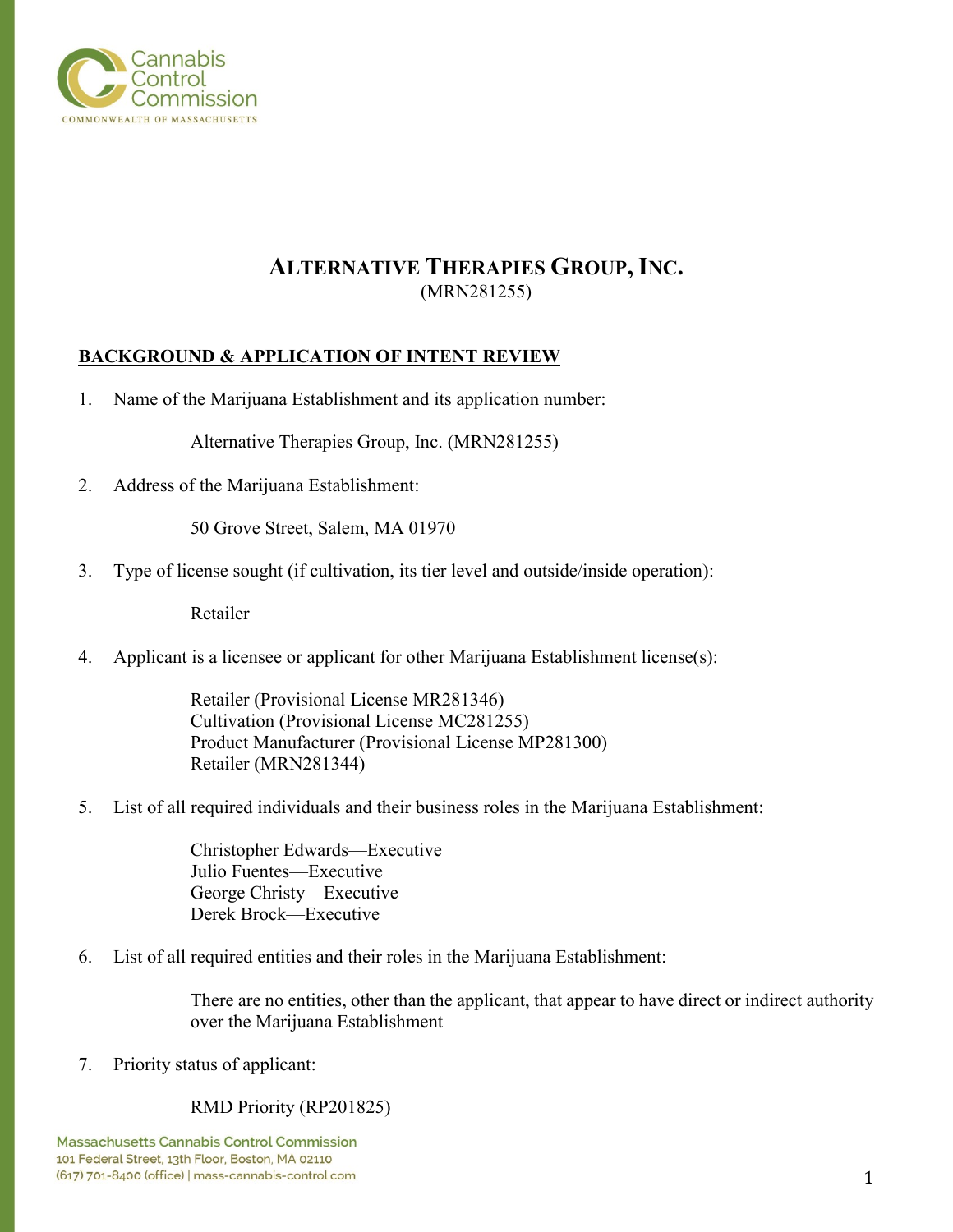8. Location and status of business if it is an RMD:

The RMD is in compliance with the Department of Public Health (DPH). This adult-use location will be co-located with the RMD dispensary in Salem. The RMD has a Final Certificate of Registration for dispensing, cultivation and processing.

9. Information regarding host community agreement certification:

The Host Community Agreement was executed on June 22, 2018; certification provided.

10. Information regarding community outreach meeting:

The community outreach meeting was held on March 22, 2018. Notice was published at least seven days prior in the Salem News. The applicant certified notice to the municipality and abutters. The applicant certified compliance with the community outreach meeting requirements.

11. Any objections regarding compliance with local ordinances and bylaws presented by the municipality:

> No objections were communicated to the Commission. The Commission received a response from the municipality on August 2, 2018, stating that the applicant was in compliance with all local ordinances and bylaws.

12. Summary of plan to positively impact areas of disproportionate impact:

Applicant plans to do the following:

- a. Conduct career fairs in Haverhill and Lynn;
- b. Schedule and conduct formal interviews with individuals from Haverhill and Lynn;
- c. Offer job skill assessments and provide guidance for interested parties to receive training relevant to establishment positions;
- d. Continue to make charitable donations to local non-profit organizations; and
- e. Conduct food drives to benefit local food pantries.

## **SUITABILITY REVIEW**

13. Concerns arising from background checks on individuals associated with the application:

No concerns.

14. Concerns arising from background checks on entities associated with the application:

No concerns.

15. Applicant's disclosure of any past civil or criminal actions:

No disclosures.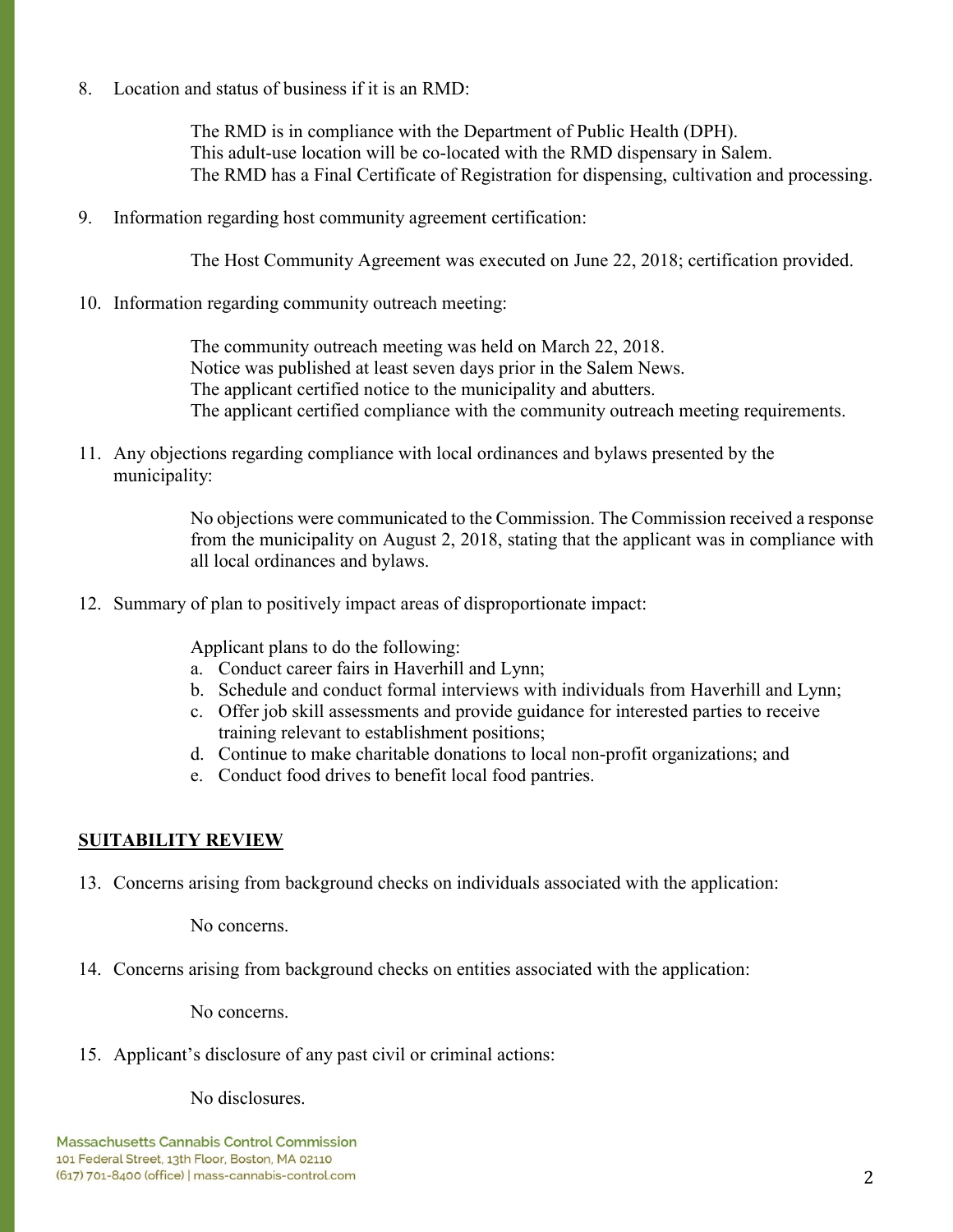16. Applicant's disclosure of any occupational license issues:

No disclosures.

17. Applicant's disclosure of any business interests in other jurisdictions:

No disclosures.

18. Status of applicant's compliance with the Department of Revenue and Secretary of the Commonwealth:

> March 14, 2018 | Certificate of Good Standing, Secretary of the Commonwealth April 5, 2018 | Certificate of Good Standing, Department of Revenue (Letter ID: L2122518656)

## **MANAGEMENT AND OPERATIONS REVIEW**

19. Applicant's proposed timeline to become operational in the adult-use market:

The applicant currently operates an RMD dispensary at this location and has obtained a special permit to sell adult-use marijuana. The applicant states it is fully staffed and will be ready to be operational upon the issuance of a final license.

20. Applicant's proposed hours of operation:

Monday-Sunday: 9:00 am to 6:45 pm

- 21. Applicant's compliance with submitting summaries of the following plans, policies and procedures:
	- a. Security Plan
	- b. Prevention of Diversion Plan
	- c. Storage of Marijuana Plan
	- d. Transportation Plan
	- e. Inventory Procedures
	- f. Quality Control and Testing Procedures
	- g. Personnel Procedures
	- h. Dispensing Procedures
	- i. Record-Keeping Procedures
	- j. Maintenance of Financial Records Policy
	- k. Diversity Plan

The applicant is fully compliant with submitting all summaries. All summaries were determined to be substantially compliant with the requirements listed in 935 CMR 500.105 through 935 CMR 500.160 as applicable. Full compliance will be reviewed during inspections and will be required before a final license is issued.

22. Summary of diversity plan: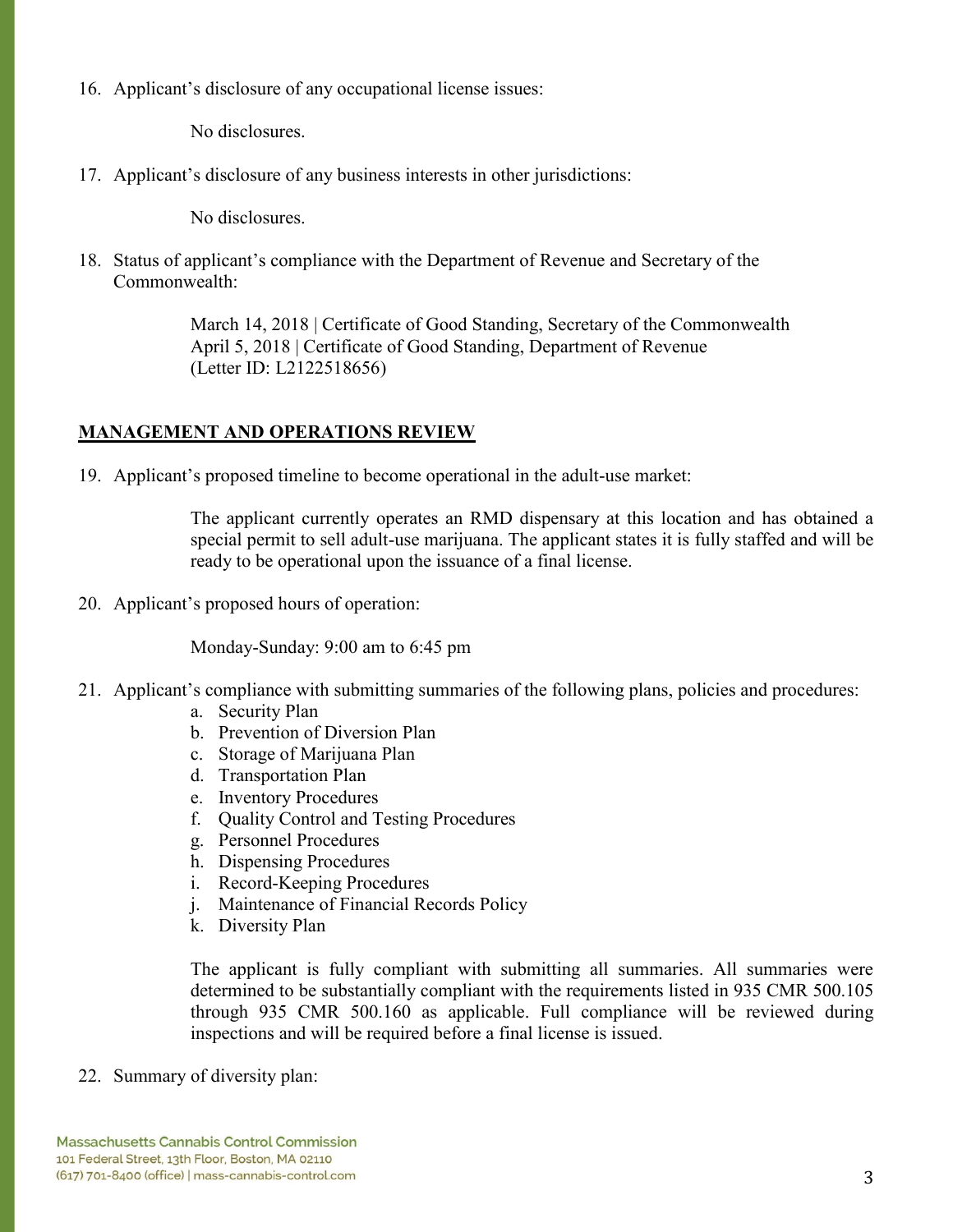The applicant's plan outlines its goals and includes the following:

- a. Diverse Workforce—the applicant plans to build upon an already diverse staff of executives and managers;
- b. Inclusive Work Environment—the applicant will provide an inclusive and flexible environment for employees by identifying and removing any remaining systemic barriers to equitable access, participation and progression in employment so that all employees have the opportunity to fully contribute to life at the company;
- c. Support for Domestic Violence Victims—the applicant aims to create a working environment that allows employees to safely seek support to address issues arising from domestic and family violence. The applicant recognizes that employees may face situations of domestic and family violence that may have an impact on their attendance and productivity at work; and
- d. Statistics and Reassessments—the applicant plans to perform staff surveys, analyze results, identify areas for improvement, and take corrective steps.
- 23. Summary of cultivation plan (if applicable)

Not applicable.

24. Summary of products to be produced (if applicable)

Not applicable.

25. Plan for obtaining marijuana or marijuana products (if applicable)

The applicant is currently a vertically-integrated RMD and possesses adult-use provisional licenses for cultivation and product manufacturing. The applicant plans to supply its own products for retail purposes.

## **RECOMMENDATION**

Commission staff recommend issuing a provisional license with the following conditions:

- (1) Final license is subject to certification that applicant remains in compliance with DPH regulations, 105 CMR 725.000;
- (2) Final license is subject to inspection and audit to ascertain compliance with the requirements listed in 935 CMR 500.105 through 935 CMR 500.160 as applicable;
- (3) Final license is subject to inspection and audit to ascertain that its facilities are compliant with all applicable state and local codes, bylaws, ordinances, and regulations;
- (4) The applicant shall cooperate with and provide information to Commission investigators, agents, and employees upon request; and
- (5) Provisional license subject to the payment of the appropriate license fee pursuant to 935 CMR 500.005.

This recommendation was based on the applicant's demonstrated compliance with the laws and regulations of the Commonwealth, suitability for licensure, and upon the evaluation of the thoroughness of the applicant's responses to the required criteria.